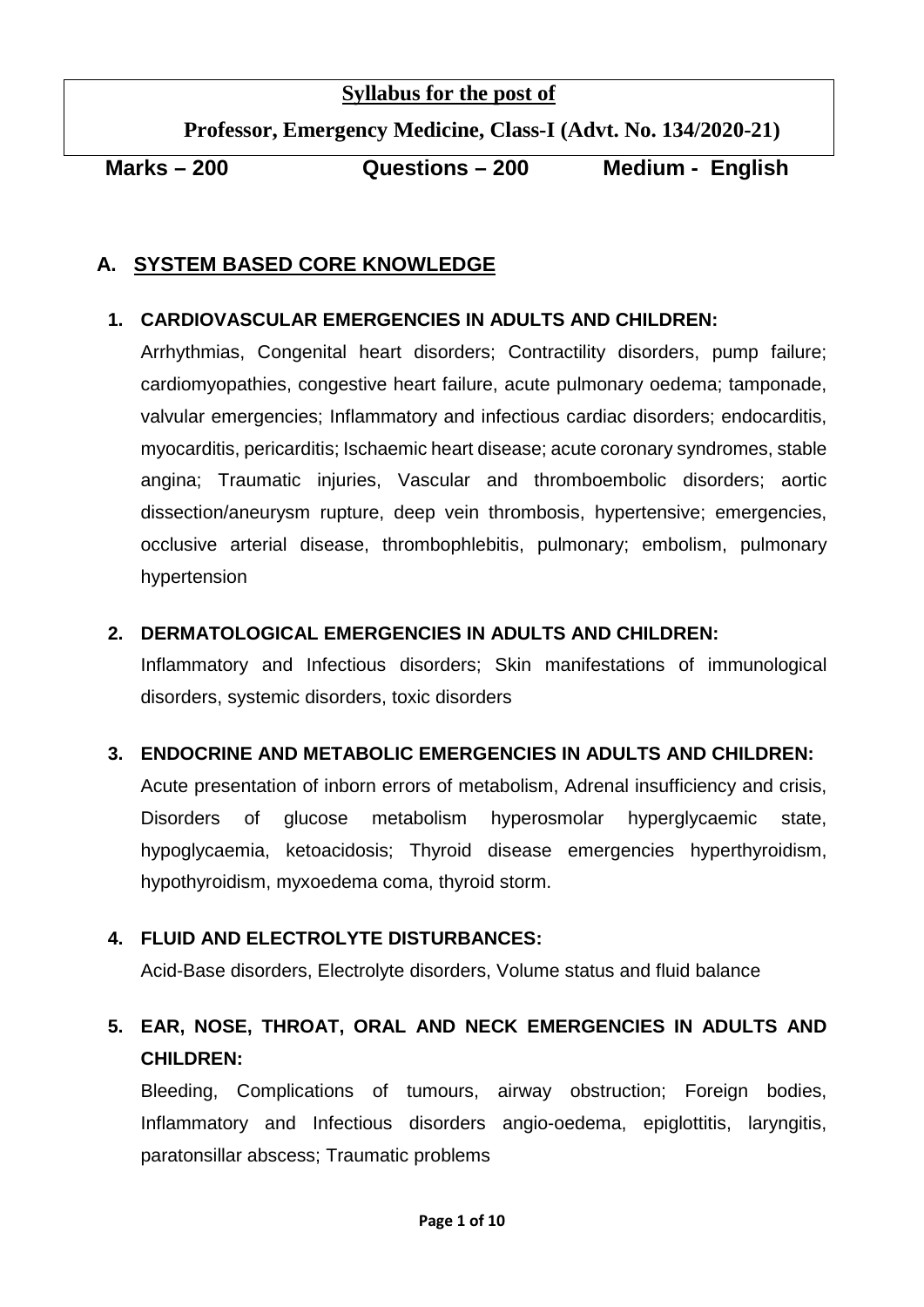# **6. GASTROINTESTINAL EMERGENCIES IN ADULTS AND CHILDREN:**

Congenital disorders Hirschsprung's disease, Meckel's diverticulum, pyloric stenosis; Inflammatory and infectious disorders appendicitis, cholecystitis, cholangitis, diverticulitis, exacerbations and complications of inflammatory bowel diseases, gastritis, gastroenteritis, gastro-oesophageal reflux disease, hepatitis, pancreatitis, peptic ulcer, peritonitis; Metabolic disorders hepatic disorders, hepatic failure; Traumatic and mechanical problems foreign bodies, hernia strangulation, intestinal obstruction and occlusion; Tumours; Vascular disorders/Ischaemia and bleeding: ischaemic colitis, upper and lower gastrointestinal bleeding, mesenteric ischaemia; Other problems complications of gastrointestinal devices and surgical procedures

# **7. GYNAECOLOGICAL AND OBSTETRIC EMERGENCIES:**

Inflammatory and Infectious disorders mastitis, pelvic inflammatory disease, vulvovaginitis; Obstetric emergencies, abruptio placentae, eclampsia, ectopic pregnancy, emergency delivery; HELLP syndrome during pregnancy, hyperemesis gravidarum, placenta praevia, post-partum haemorrhage; Traumatic and related problems ovarian torsion; Tumours; Vascular disorders/ Ischaemia and bleeding: vaginal bleeding

# **8. HAEMATOLOGY AND ONCOLOGY EMERGENCIES IN ADULTS AND CHILDREN:**

Anaemias, Complications of lymphomas and leukaemias, Congenital disorders haemophilias and Von Willebrand's disease, hereditary haemolytic anaemias, sickle cell disease; Inflammatory and Infectious disorders neutropenic fever, infections in immuno-compromised patients; Vascular disorders/ Ischaemia and bleeding: acquired bleeding disorders (coagulation factor deficiency, disseminated intravascular coagulation), drug induced bleeding (anticoagulants,antiplatelet agents, fibrinolytics), idiopathic thrombocytopenic purpura, thrombotic thrombocytopenic purpura; Transfusion reactions

# **9. IMMUNOLOGICAL EMERGENCIES IN ADULTS AND CHILDREN:**

Allergies and anaphylactic reactions, Inflammatory and Infectious disorders, Acute complications of vasculitis.

# **10. INFECTIOUS DISEASES AND SEPSIS IN ADULTS AND CHILDREN:**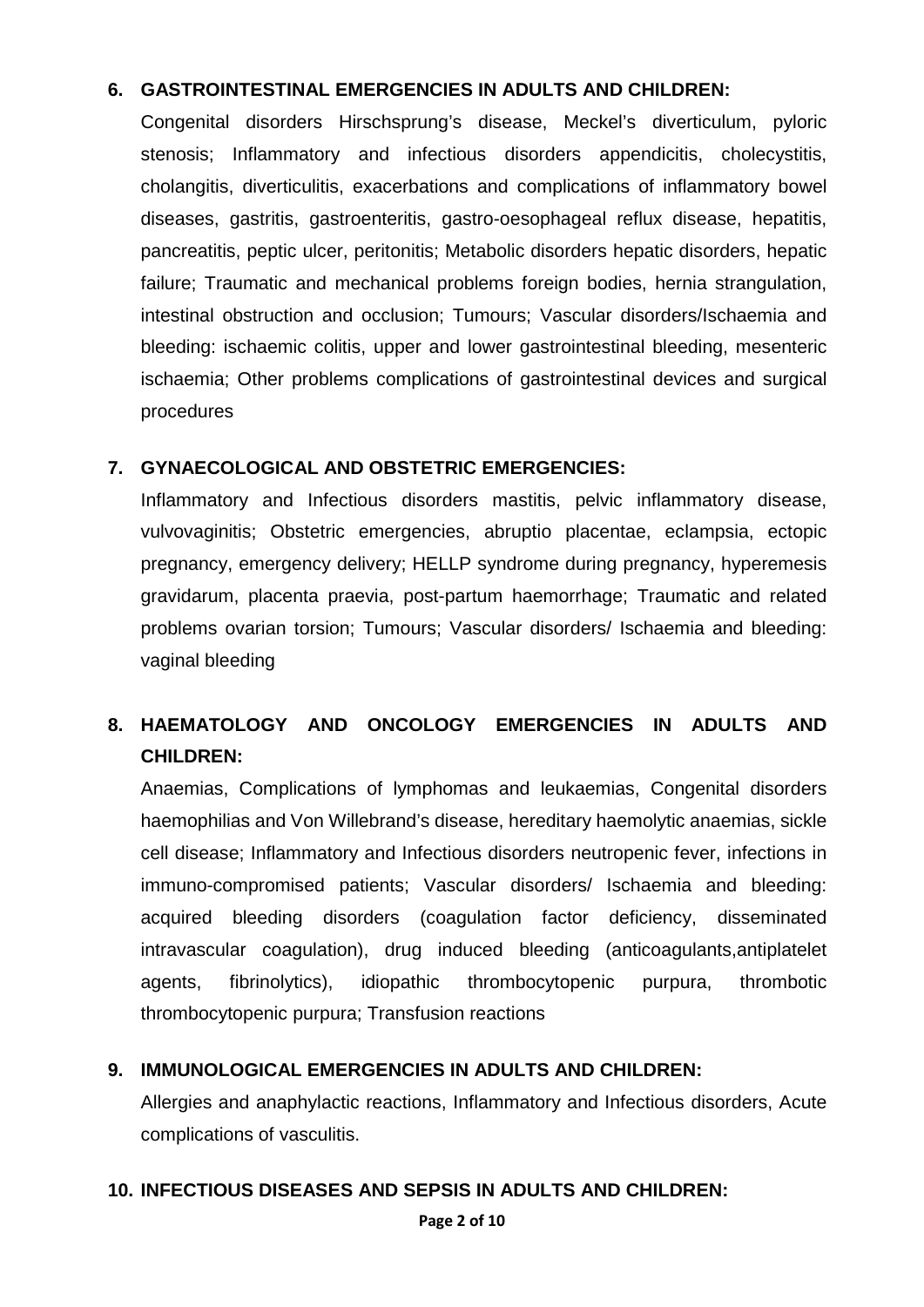Common viral and bacterial infections, Food and water-born infectious diseases, HIV infection and AIDS, Common tropical diseases, Parasitosis, Rabies, Sepsis and septic shock, Sexually transmitted diseases, Streptococcal toxic shock syndrome, Tetanus.

#### **11. MUSCULO-SKELETAL EMERGENCIES:**

Congenital disorders dislocated hip, osteogenesis imperfecta; Inflammatory and Infectious disorders arthritis, bursitis, cellulitis, complications of systemic rheumatic diseases, necrotising fasciitis, osteomyelitis, polymyalgia rheumatica, soft tissue infections; Metabolic disorders complications of osteoporosis and other systemic diseases; Traumatic and degenerative disorders back disorders, common fractures and dislocations, compartment syndromes, crush syndrome, osteoarthrosis, rhabdomyolysis, soft tissue trauma; Tumours: pathological fractures

# **12. NEUROLOGICAL EMERGENCIES IN ADULTS AND CHILDREN:**

Inflammatory and Infectious disorders brain abscess, encephalitis, febrile seizures in children, Guillain-Barrè syndrome, meningitis, peripheral facial palsy (Bell's palsy), temporal arteritis; Traumatic and related problems complications of CNS devices, spinal cord syndromes, peripheral nerve trauma and entrapment, traumatic brain injury; Tumours common presentations and acute complications of neurological and metastatic tumours; Vascular disorders: carotid artery dissection, stroke, subarachnoid haemorrhage, subdural and extradural haematomata, transient ischaemic attack, venous sinus thrombosis; Other problems acute complications of chronic neurological conditions (e.g. myasthenic crisis, multiple sclerosis), acute peripheral neuropathies, seizures and status epilepticus.

# **13. OPHTHALMIC EMERGENCIES IN ADULTS AND CHILDREN:**

Inflammatory and Infectious disorders conjunctivitis, dacrocystitis, endophthalmitis, iritis, keratitis, orbital and periorbital cellulitis, uveitis; Traumatic and related problems foreign body in the eye, ocular injuries; Vascular disorders: retinal artery and vein occlusion, vitreous haemorrhage; Others like acute glaucoma, retinal detachment

# **14. PULMONARY EMERGENCIES IN ADULTS AND CHILDREN:**

Congenital cystic fibrosis, Inflammatory and Infectious disorders asthma, bronchitis, bronchiolitis, pneumonia, empyema, COPD exacerbation, lung abscess, pleurisy and pleural effusion, pulmonary fibrosis, tuberculosis; Traumatic and related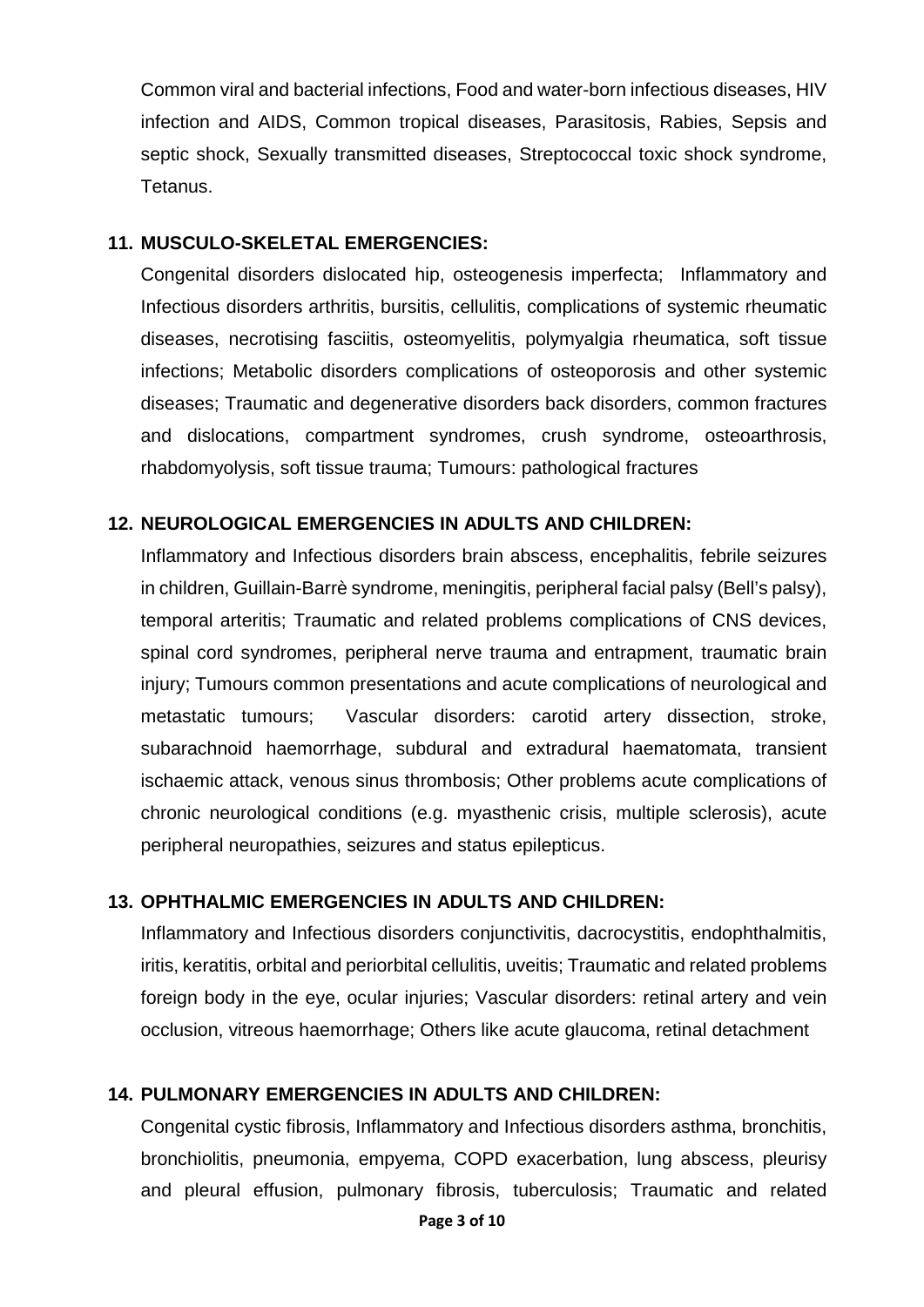problems foreign body inhalation, haemothorax, tension pneumothorax, pneumomediastinum; Tumours common complications and acute complications of pulmonary and metastatic tumours; Vascular disorders pulmonary embolism; Other disorders: acute lung injury, atelectasis, ARDS, spontaneous pneumothorax.

## **15. PSYCHIATRIC AND BEHAVIOUR DISORDERS:**

Behaviour disorders affective disorders, confusion and consciousness disturbances, intelligence disturbances, memory disorders, perception disorders, psycho-motor disturbances, thinking disturbances; Common psychiatric emergencies acute psychosis, anorexia and bulimia complications, anxiety and panic attacks, conversion disorders, deliberate self-harm and suicide attempt, depressive illness, personality disorders, substance, drug and alcohol abuse.

16. **RENAL AND UROLOGICAL EMERGENCIES IN ADULTS AND CHILDREN:** Inflammatory and Infectious disorders epididymo-orchitis, glomerulonephritis, pyelonephritis, prostatitis, sexually transmitted diseases, urinary tract infections; Metabolic disorders acute renal failure, nephrotic syndrome, nephrolithiasis, uraemia; Traumatic and related problemsurinary retention, testicular torsion; Tumours; Vascular disorders: Ischaemia and Bleeding; Other disorders comorbidities in dialysis and renal transplanted patients, complications of urological procedures and devices, haemolytic uraemic syndrome

# **17. TRAUMA IN ADULTS AND CHILDREN:**

Origin of trauma: burns, blunt trauma, penetrating trauma; Anatomical location of trauma: head and neck, maxillo-facial, thorax, abdomen, pelvis, spine, extremities; Polytrauma patient; Trauma in specific populations: children, elderly, pregnant women.

# **B. COMMON PRESENTING SYMPTOMS**

# **1. ACUTE ABDOMINAL PAIN:**

Gastrointestinal causes, Cardiac/vascular causes, Dermatological causes, Endocrine and metabolic causes, Gynaecological and Obstetric causes, Haematological causes, Musculo-skeletal causes, Renal and Genitourinary causes, Respiratory causes ,Toxicology, Trauma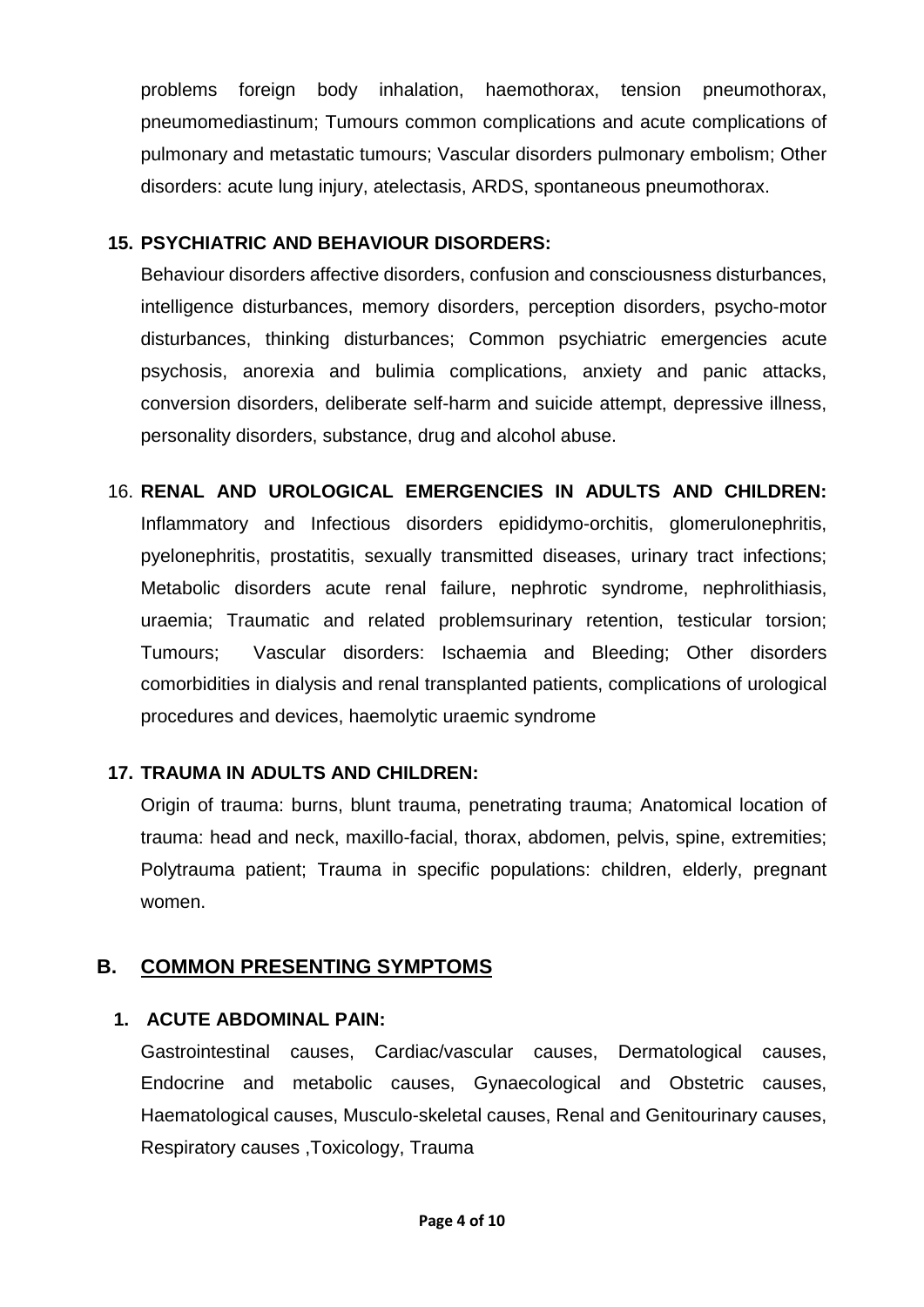## **2. Altered Behaviour and Agitation:**

Psychiatric causes, Cardiac/Vascular causes, Endocrine and metabolic causes, Neurological causes, Toxicology

#### **3. Altered Level of Consciousness in Adults and Children:**

Neurological causes, Cardiovascular causes, Endocrine and metabolic causes, Gynaecological and Obstetric causes, Infectious causes, Psychiatric causes, Respiratory causes, Toxicology

#### **4. Back Pain:**

Musculo-Skeletal causes, Cardiovascular causes, Infectious causes, Endocrine and metabolic causes, Gastrointestinal causes, Dermatological causes, Gynaecological causes, Haematological and Oncological causes, Neurological cause, Renal and Genitourinary causes, Trauma

#### **5. Bleeding (Non Traumatic):**

Ear, Nose, Throat causes; Gastrointestinal causes, Gynaecological and Obstetric causes, Renal and Genitourinary causes, Respiratory causes

#### **6. Cardiac Arrest:**

Cardiac arrest treatable with defibrillation, Pulseless electric activity, Asystole

#### **7. Chest Pain:**

Cardiac/vascular causes, Respiratory causes; Pneumonia, pneumomediastinum, Gastrointestinal causes, Musculo-Skeletal causes, Psychiatric causes, Dermatological causes

# **8. Crying Baby:**

- I Infections: herpes stomatitis, meningitis, osteomyelitis, urinary tract infection
- T Testicular torsion, trauma, teeth problems,
- C Cardiac: arrhythmias, congestive heart failure
- R -Reaction to milk, reaction to medications, reflux
- I Immunisation and allergic reactions, insect bites
- E Eye: corneal abrasions, glaucoma, ocular foreign bodies
- S Some gastrointestinal causes: hernia, intussusception, volvulus

#### **9. Diarrhea:**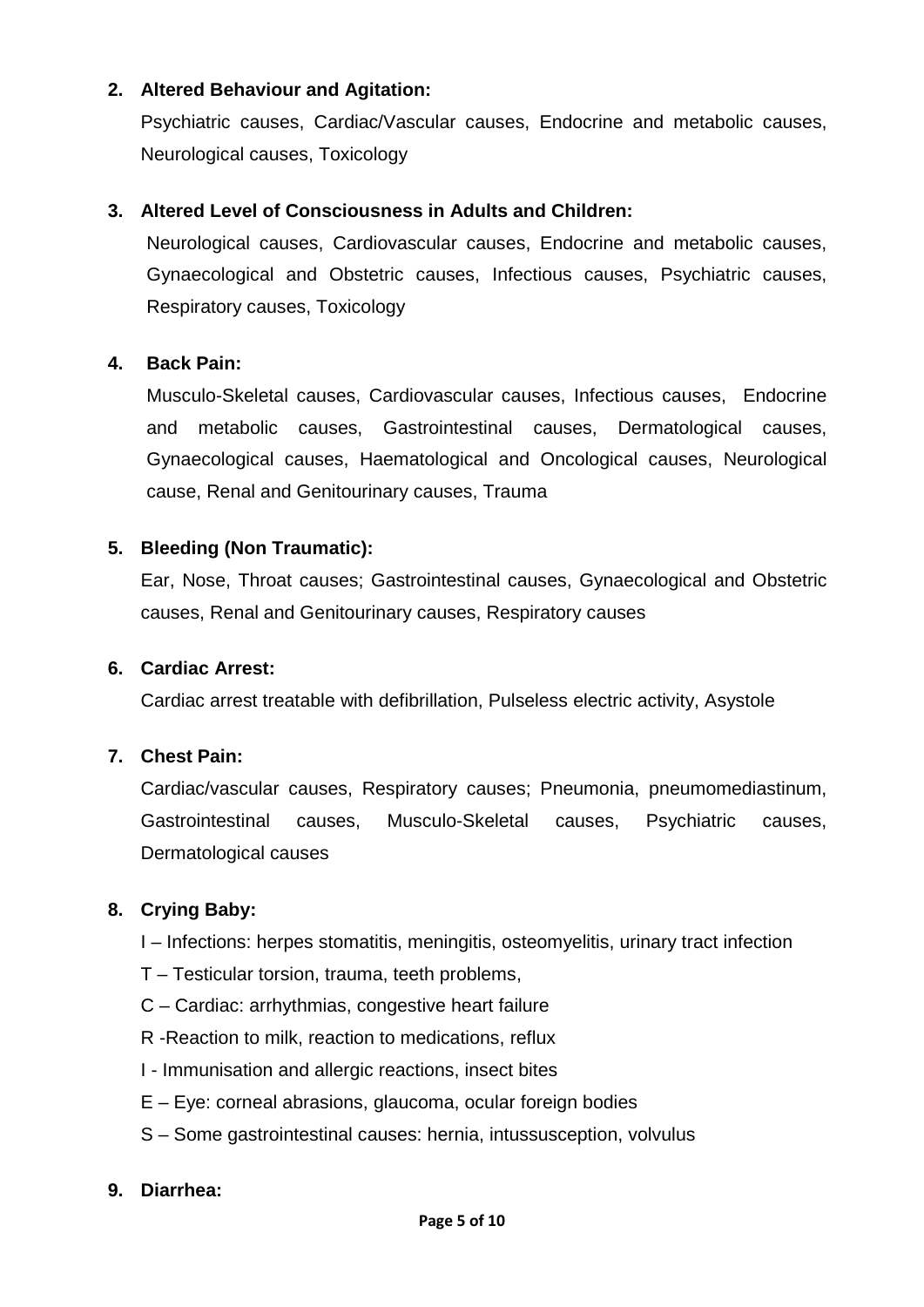Infectious causes, Toxicological causes, Endocrine and metabolic causes, Gastrointestinal causes, Haematological and Oncological causes, Immunology, Psychiatric disorders

#### **10. Dyspnoea:**

Respiratory Causes, Cardiac/vascular causes; Ear, Nose, Throat causes; Fluid & Electrolyte disorders, Gastrointestinal causes, Immunological causes, Metabolic causes, Neurological causes, Psychiatric disorders, Toxicology, Trauma

# **11. Fever and Endogenous Increase in Body Temperature:**

Systemic infectious causes, Organ-specific infectious causes, Non-infectious causes, Haematological and Oncological causes, Immunological causes, Musculo-Skeletal causes, Neurological causes, Psychiatric causes, Renal and Genitourinary causes, Toxicology

#### **12. Headache in Adults and Children:**

Vascular causes, Haematological and Oncological causes, Immunological causes, Infectious causes, Musculo-Skeletal causes, Neurological causes, Ophthalmological causes, Toxicology, Trauma

#### **13. Jaundice:**

Gastrointestinal causes, Cardiac/Vascular causes, Haematological and Oncological causes, Infectious causes, Gynaecological causes, Toxicology

#### **14. Pain in Arms:**

Cardiac/Vascular causes, Musculo-skeletal causes, Trauma.

#### **15. Pain in Legs:**

Cardiac/Vascular causes, Immunological causes, Infectious causes, Musculo-Skeletal causes, Neurological causes, Nervous system causes, Trauma

#### **16. Palpitations:**

Cardiac/Vascular causes, Endocrine and metabolic causes, Toxicology

#### **17. Seizures in Adults and Children:**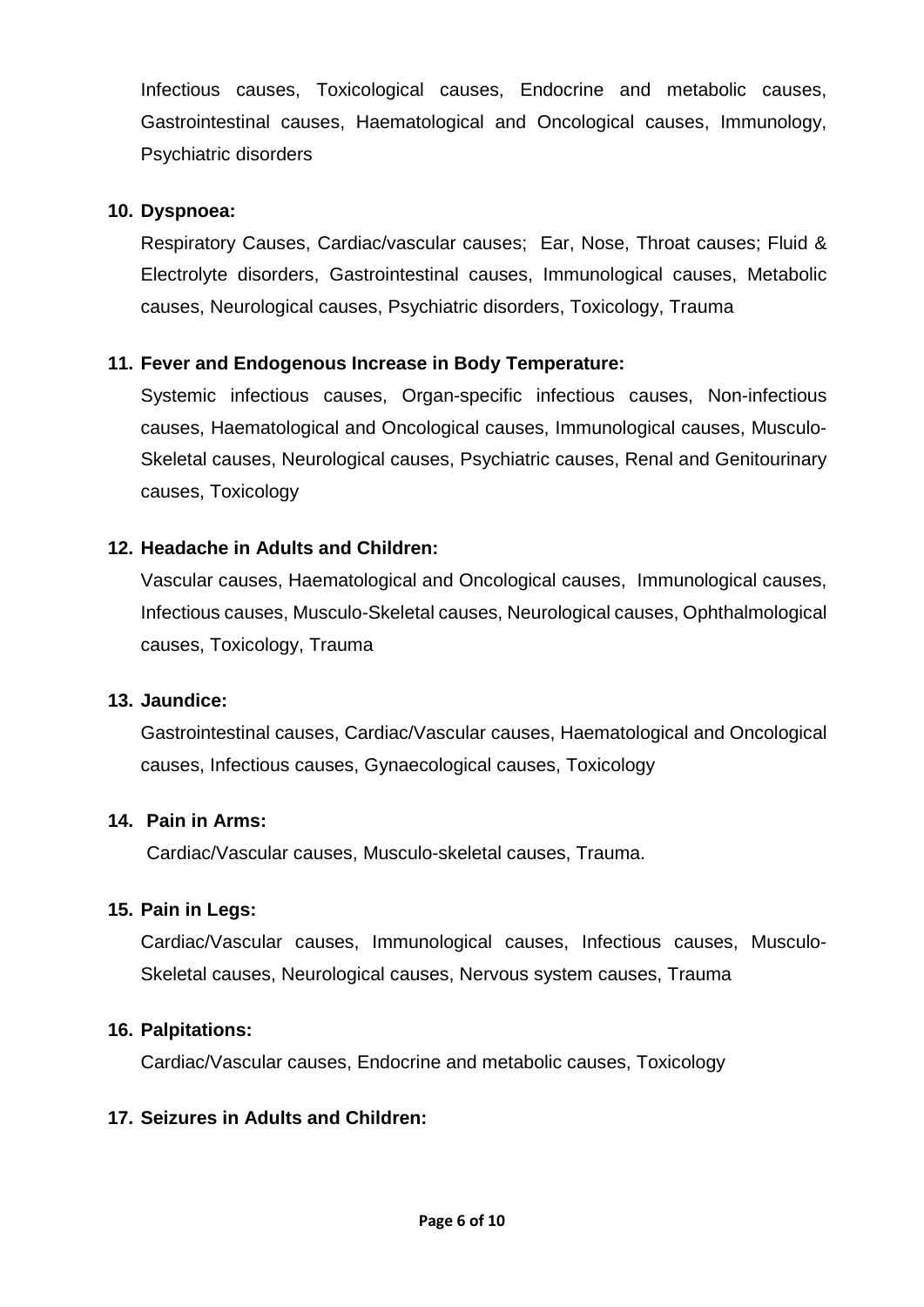Neurological causes, Cardiac/Vascular causes, Endocrine and metabolic causes, Gynaecological causes, Infectious causes, Psychiatric causes, Respiratory causes, Toxicology

## **18. Shock in Adults and Children:**

Anaphylactic, Cardiogenic, Hypovolaemic, Obstructive, Septic, Neurogenic, Cardiac /Vascular causes, Endocrine and metabolic causes, Fluid and Electrolyte disorders, Gastrontestinal causes, Gynaecological causes, Immunological causes, Infectious causes, Neurological causes, Trauma

# **19. Skin Manifestations in Adults and Children:**

Dermatological causes, Immunological causes, Infectious causes, Psychiatric causes, Toxicology, Haematological and Oncological causes

#### **20. Syncope:**

Cardiac/vascular causes, Endocrine and metabolic causes, Fluid and Electrolyte disorders, Gastrointestinal causes, Neurological causes, Toxicology

# **21. Urinary Symptoms (Dysuria, Oligo/Anuria, Polyuria):**

Renal and Genitourinary causes, Cardiac/Vascular causes, Endocrine and metabolic causes, Fluid and Electrolyte disorders

#### **22. Vertigo and Dizziness:**

Ear and Labyrinth causes, Cardiac/Vascular causes, Endocrine and metabolic causes, Haematological and Oncological causes, Nervous system causes, Psychiatric causes, Respiratory causes, Toxicology

#### **23. Vomiting:**

Gastrointestinal causes, Cardiac/Vascular causes; Ear, Nose, Throat causes; Endocrine and metabolic causes, Fluid and Electrolyte disorders, Gynaecological and Obstetric causes, Infectious causes, Neurological causes, Ophthalmological causes, Psychiatric causes, Renal and Genitourinary causes, Toxicology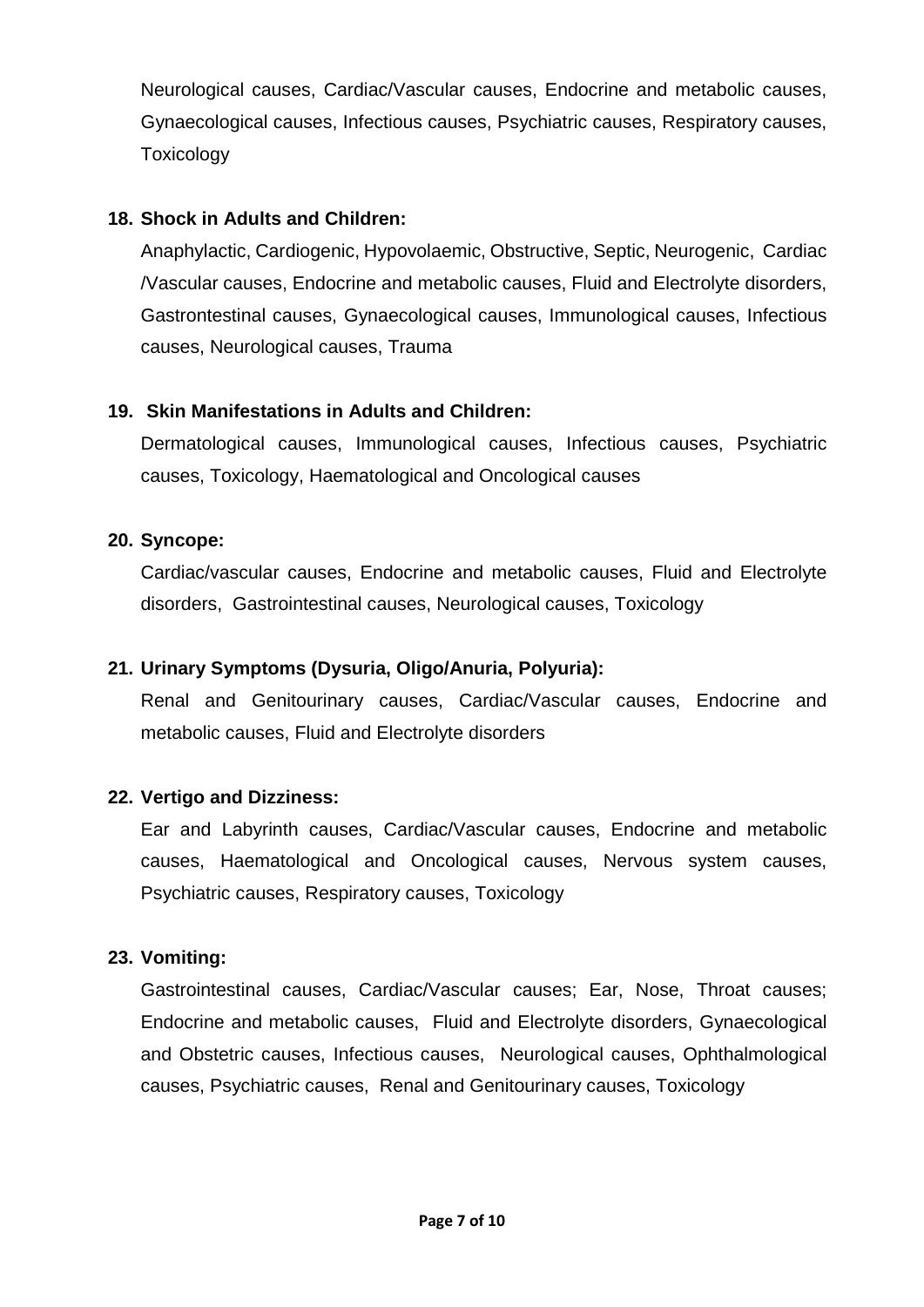# **C. SPECIFIC ASPECTS OF EMERGENCY MEDICINE**

# **1. ABUSE AND ASSAULT IN ADULTS AND CHILDREN:**

Abuse in the elderly and impaired, Child abuse and neglect, Intimate partner violence and abuse, Sexual assault, Patient safety in Emergency Medicine, Violence management and prevention in the Emergency Department.

# **2. ANALGESIA AND SEDATION IN ADULTS AND CHILDREN:**

Pain transmission (anatomy, physiology, pharmacology); Pain assessment; Pharmacology of sedative and pain relieving drugs; Psychological and social aspects of pain in paediatric, adult and elderly patients

# **3. DISASTER MEDICINE:**

Disaster preparedness; Major incident planning/procedures/practice; Disaster response; Mass gatherings; Specific medical topics (triage, bioterrorism, blast and crush injuries, chemical agents, radiation injuries); Debriefing and mitigation

# **4. ENVIRONMENTAL ACCIDENTS IN ADULT AND CHILDREN:**

Electricity (electrical and lightening injuries); Flora and Fauna (injuries from exposure, bites and stings); High-altitude (medical problems); NBCR (nuclear, biological, chemical and radiological: decontamination, specific aspects); Temperature (heat and cold related emergencies); Travel medicine; Water (neardrowning, dysbarism and complications of diving, marine fauna).

# **5. FORENSIC ISSUES:**

Basics of relevant legislation in the country of practice; Recognise and preserve evidence; Provide appropriate medical documentation (including forensic and clinical photography, collection of biological samples, ballistics); Appropriate reporting and referrals (e.g. child abuse or neglect, gunshot and other forms of penetrating wounds, elder abuse, sexual assault allegations); Medico-legal documentation.

# **6. INJURY PREVENTION AND HEALTH PROMOTION:**

Collection and interpretation of data related to prevention and health promotion; Epidemiology of Accidents and Emergencies; Formulation of recommendations.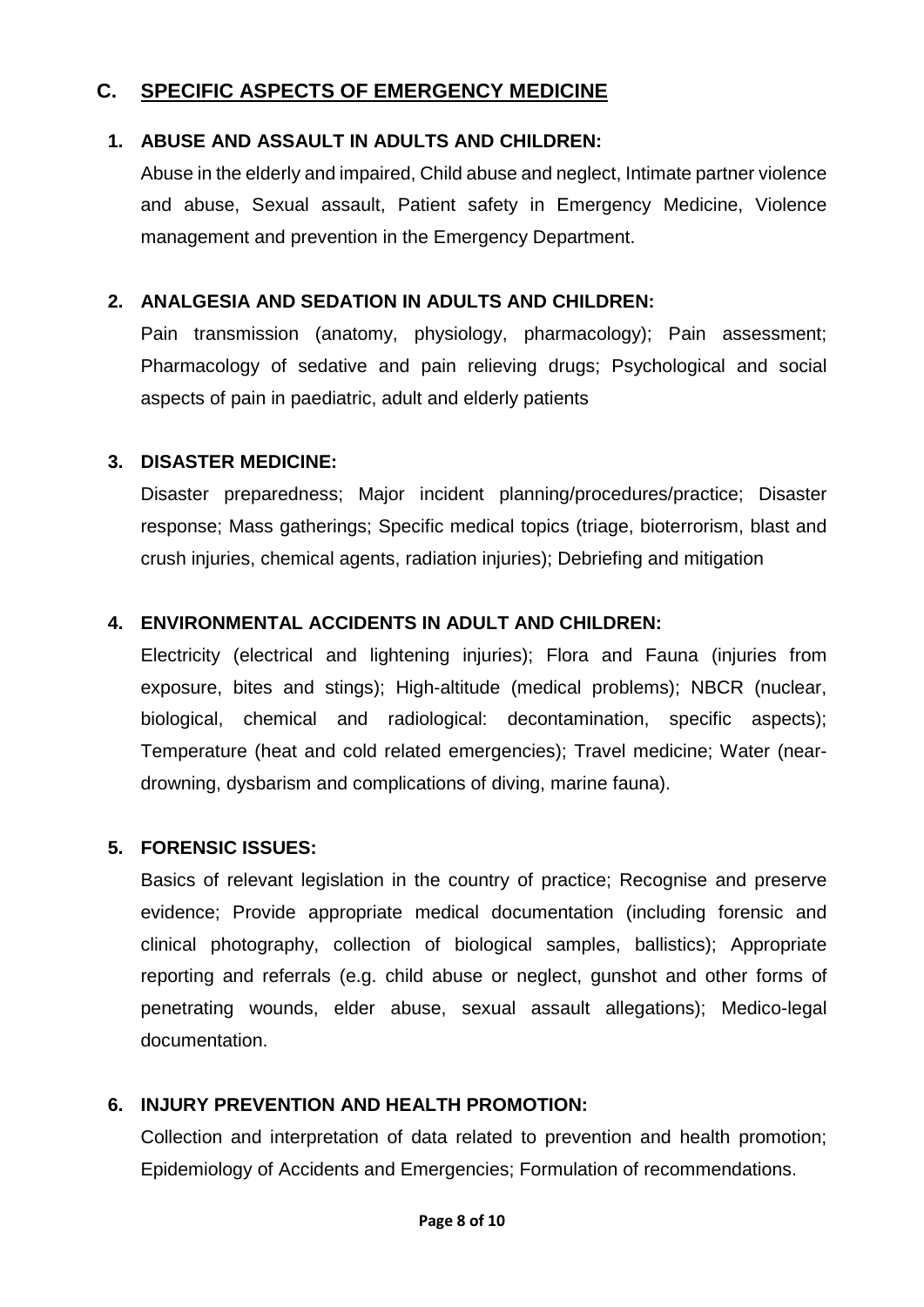# **7. PATIENT MANAGEMENT ISSUES IN EMERGENCY MEDICINE:**

Emergency Department organization (administration, structure, staffing, resources); Management of specific populations: Children in special circumstances including child protection Elderly patients Homeless patients Mentally incompetent adults Psychiatric patients.

# **8. PROBLEMS IN THE ELDERLY:**

Atypical presentations (e.g. abdominal pain, infections, myocardial infarction), Delirium, Dementia, Falls (causes & investigations), Immobility, Multiple pathology and multiple therapies, Self-dependency; Trauma & co-morbidity.

# **9. TOXICOLOGY IN ADULTS AND CHILDREN:**

General principles of toxicology and management of poisoned patients; Principles of drug interactions; Specific aspects of poisoning drugs (including paracetamol, amphetamine, anticholinergics, anticonvulsants, antidepressants, antihypertensives, benzodiazepines, digitalis, monoamine oxidase inhibitors,neuroleptics) industrial, chemicals plants & mushrooms alcohol abuse and alcohols poisoning drugs of abuse; Local poisonings such as OPC, aluminium phosphide, yellow phosphorous, heavy metal poisoning, plant poisonings, paraquat poisoning, cyber methrine poisoning, corrosives petroleum products, methanol and ethanol, dyes and nitrobenzene; Organization and information (e.g. poison centres, databases).

# **10. PRE-HOSPITAL CARE:**

Emergency Medical Services organisation (administration, structure, staffing, resources); Medical transport (including neonates and children, air transport); Paramedic training and function; Safety at the scene; Collaboration with other emergency services (e.g. police, fire department)

# **11. PSYCHO-SOCIAL PROBLEMS:**

Social wellbeing of specific populations, Patients with social issues, Frequent visitors, Social care following discharge.